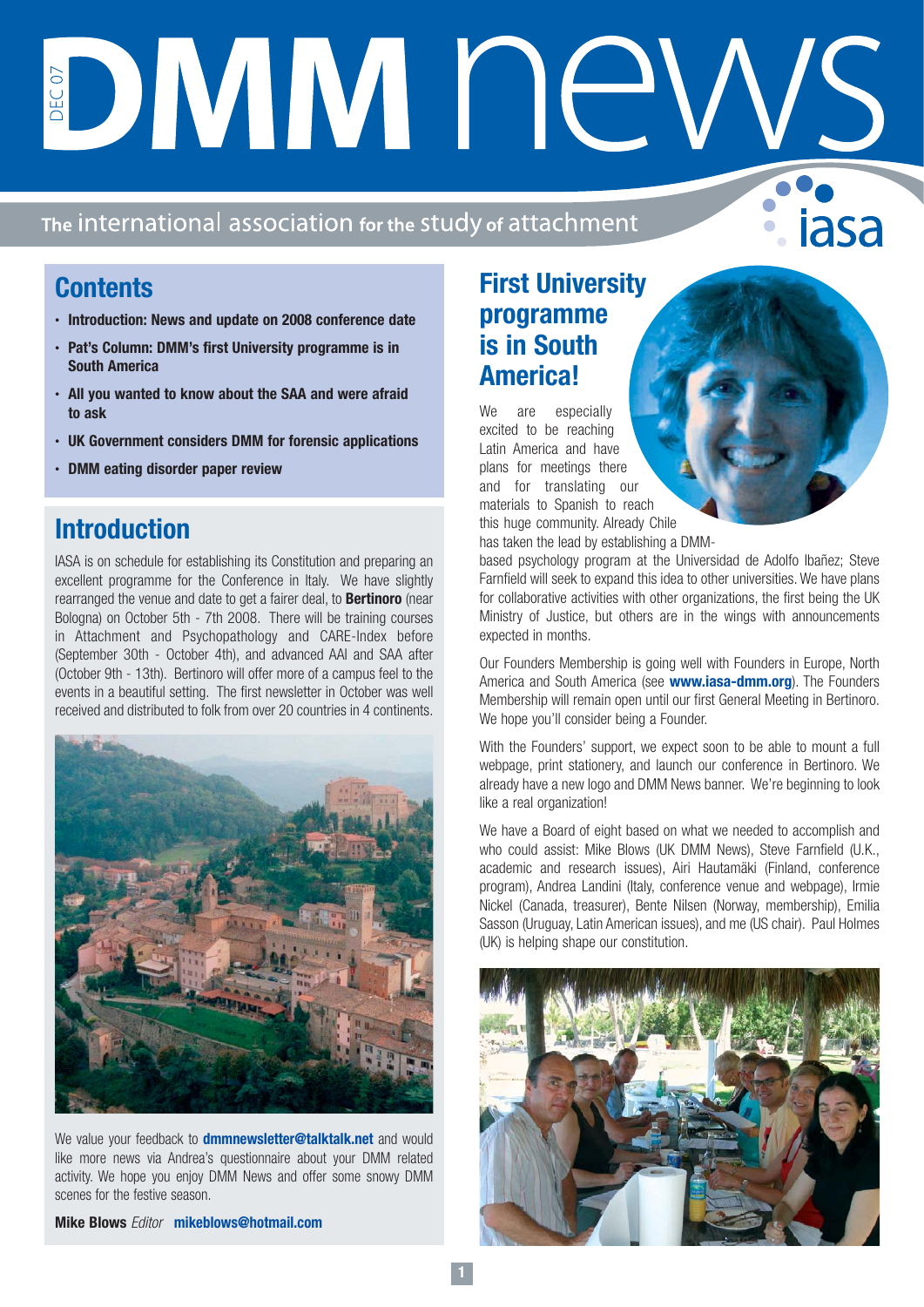#### **Conference Plans for Bertinoro, Oct 5th -7th**

Most important is our conference in Bertinoro. If you've been there already, welcome home! If you haven't, come see why we love Bertinoro so much and make it your home too. To see what is so special about Bertinoro, check this webpage **www.centrocongressibertinoro.it** Note that the castle has residential rooms for conference participants. Did you ever dream of living in a castle? Come to Bertinoro with us!

The conference will have 4 strands: **(1) Prevention and early intervention, (2) Challenging disorders (autism, ADHD, eating and personality disorders, the psychoses, etc.), (3) Integrating treatment modalities and theories,** and **(4) Forensic issues (both domestic and criminal).**

Because we are an association of clinicians and clinical researchers, we will have a broad range of presentation types. Along with the usual speakers and posters, we'll have **case presentations** (Have you carried out an especially satisfying treatment? Here's your chance to share what you learned with others), **video sessions** (Have you some especially powerful or perplexing videos? This is the place to show them!), **poster discussions** (Here's your opportunity to consider several individual posters on the same topic with the presenters available for questions), and **roundtable discussions** (Did you want to hear speakers with different perspectives address the same issues? Propose a roundtable and invite the people you want to hear!). So come to Italy in the autumn and stay a while!

The bottom line is that we are off and running. Projects are popping up everywhere and we'll highlight the best here in the DMM News. Meanwhile, mark your calendar for Bertinoro. Come in October and start working now on your submission for a presentation. Submissions are due by January 31, 2008. Don't be late! We want to include you!

**Pat Crittenden**



# **First Program of Comprehensive Training on Attachment Assessment and Intervention in Chile**



Priscilla Harcha, Psychologist; Aendrés Benítez, Chancellor of Adolfo Ibáñez University (UAI); Patricia Crittenden; Jorge Sanhueza, Dean of Psychology at UAI; Paola Skoknic, Psychologist; Rafael Macherone, Vice-Chancellor of UAI.

Ten years ago, when we first heard about the Dynamic-Maturational Model (DMM), we knew that it would create a revolution in the understanding of psychopathology, leading to new possibilities for change and prevention.

Since then we have wanted to study the DMM ourselves and to make that possible for others as well. But to make this dream come true we needed institutional and economic support. With Pat's support and that of the Sociedad de Terapia Cognitiva Posracionalista (thanks to Tito Zagmutt and Mateo Ferrer), we continued to have individual courses intermittently between 2000-2006, but we lacked a proper program of training.

It is not a coincidence that our dreams are materializing now. The DMM has reached a level of maturity that has created IASA - and we are creating a university program in the DMM. Pat tells us it is the first anywhere, that Adolfo Ibáñez University (UAI) is both the first in Latin America and also the first in the world to develop a graduate psychology program of specialization in the assessment and clinical application of the DMM.

This three-year program will prepare specialists in attachment research and clinical assessment in a mixed cultural context. The program begins with basic theory about attachment and psychopathology, then moves forward through the different assessments, concluding with seminars on functional formulation and clinical applications in specialized areas (e.g., child protection, institutionalization, adoption). As is true in every country, our teaching materials will be primarily local children and adults, but some dyads from neighboring countries. These materials are in production now for the CARE-Index, the PAA, the SAA, and the AAI.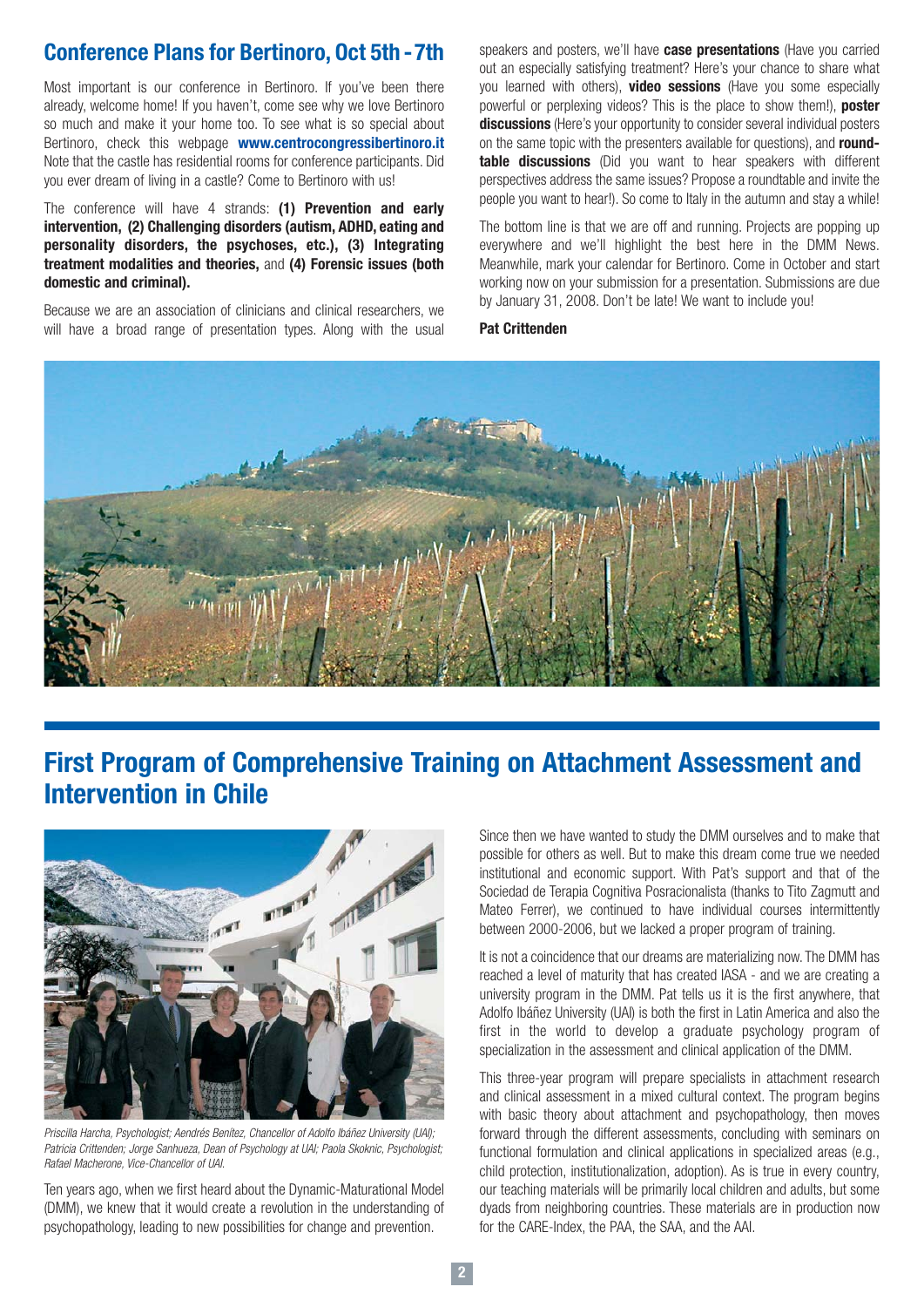Our first UAI course, the PAA, was just completed a few weeks ago. The course participants have come from several countries, including Chile, Argentina, Brazil, and Uruguay. The reliability test will begin in January after the DVDs come back with our delegates to the Advanced Clinical PAA Seminar in Key Largo.

We are excited to be beginning this journey and eager to use our knowledge and skills to improve the quality of life of children and families

in Chile and our neighboring South American countries.

Pat, thanks for making the dreams of many come true...

To UAI, for believing that it's possible and establishing our program...

**Paola Skoknic S. Priscilla Harcha A.**

### **Learning the School-age Assessment of Attachment (SAA)**

Few of us knew, when we began the SAA course organized by Steve Farnfield in Portsmouth, that we were taking on an experience that would evoke childhood memories of tests, parsing sentences, and grammar, not to mention personal family memories! We were the 4th course (after Sydney, Reggio Emilia, and Barrow-in-Furness). Like other DMM assessments, the SAA is hard to learn and requires Pat's '9 Layers of Learning', plus a good restaurant or two. But we survived and have a fresh view of children's problems. If you are interested, the next new SAA course will begin in Portsmouth in June, 2008).

The SAA consists of 7 picture cards showing increasing levels of threat that a school-aged child could potentially face. The interview protocol asks for an imagined story about the child on the card and then for any similar memory from the child's life. For each story, the child gives the sequence of events **(cognition)** and their feelings **(affect)**, the child's thoughts about attachment figures' thoughts and feelings **(perspectivetaking and theory of mind)**, and reasons why the child did what he or she did and ideas about what they might do in the future **(concrete reflective functioning regarding the self)**. The interview is taped, transcribed and then annotated for specific discourse markers in each of six memory systems. These are derived from the DMM method for the AAI (Crittenden, 1999) and adapted to fit the speech patterns of school-aged children. Using written guidelines, each SAA protocol is assigned to one of several DMM classifications. The child also draws the family and the parents give a brief history of life events.

Similar to the AAI, the SAA identifies unresolved trauma and loss (U's) as well as modifiers (depression, reorganisation, disorientation and intrusions of forbidden negative affect.) Death or loss of a parent can have devastating consequences for children, especially when the adults' mental health and personal needs are in conflict with children's. For example, after the loss of a spouse, the surviving parent may need to mourn and then move on whereas the child must re-integrate the loss of their parent again and again as development changes its meaning to the child.

In addition, children are vulnerable to taking on the unresolved traumas or losses of their attachment figures, and treating them as their own. This may present as vicarious, displaced, or anticipated lack of resolution, with associated distress, even though the children themselves have had no experience of the actual event. Resolution of trauma in childhood is dependent on the safety, protection and comfort offered by the child's attachment figure and their ongoing availability for explanation and reflection.

Because the U's in the SAA are not as specific as those in the AAI, it is essential to interpret the SAA in the light of other information regarding the child's and parents' history.

The SAA offers a much-needed standardized, reliable and informative assessment of 6 -12 year old children. The format of using pictures rather than toys appeals to this age range and is replicable. The SAA provides pertinent information on (1) children's self-protective strategy (i.e. why they do what they do when they feel threatened), (2) the sorts of stressors that are most troubling to them, and (3) how they process information to



organize their behaviour. Knowing the strategy is helpful for parents and professionals. Knowing the stressors helps everyone to prevent problems. Knowing how children's information is processed (especially when combined with discourse analysis of their attachment figure's AAI) is crucial in distinguishing apparent strategies from actual psychological and behavioural processes. This will greatly assist mental health professionals and parents to select helpful treatments (and avoid inappropriate ones).

The members of the Portsmouth group had many ideas about applying the training to their work. These include court assessments, working with foster carers and with children in care, exploring the functioning of groups such as those on the autistic spectrum and allocating therapeutic resources appropriately, based on children's assessment profile.

The group will meet again in April 2008 and there will be an advanced SAA after the conference in Italy in October 2008. **Angela de Mille, Emma Higgs (UK), Catherine Thomas (RSA),** and **Julet Butler (Eire),** all currently work in the east of England.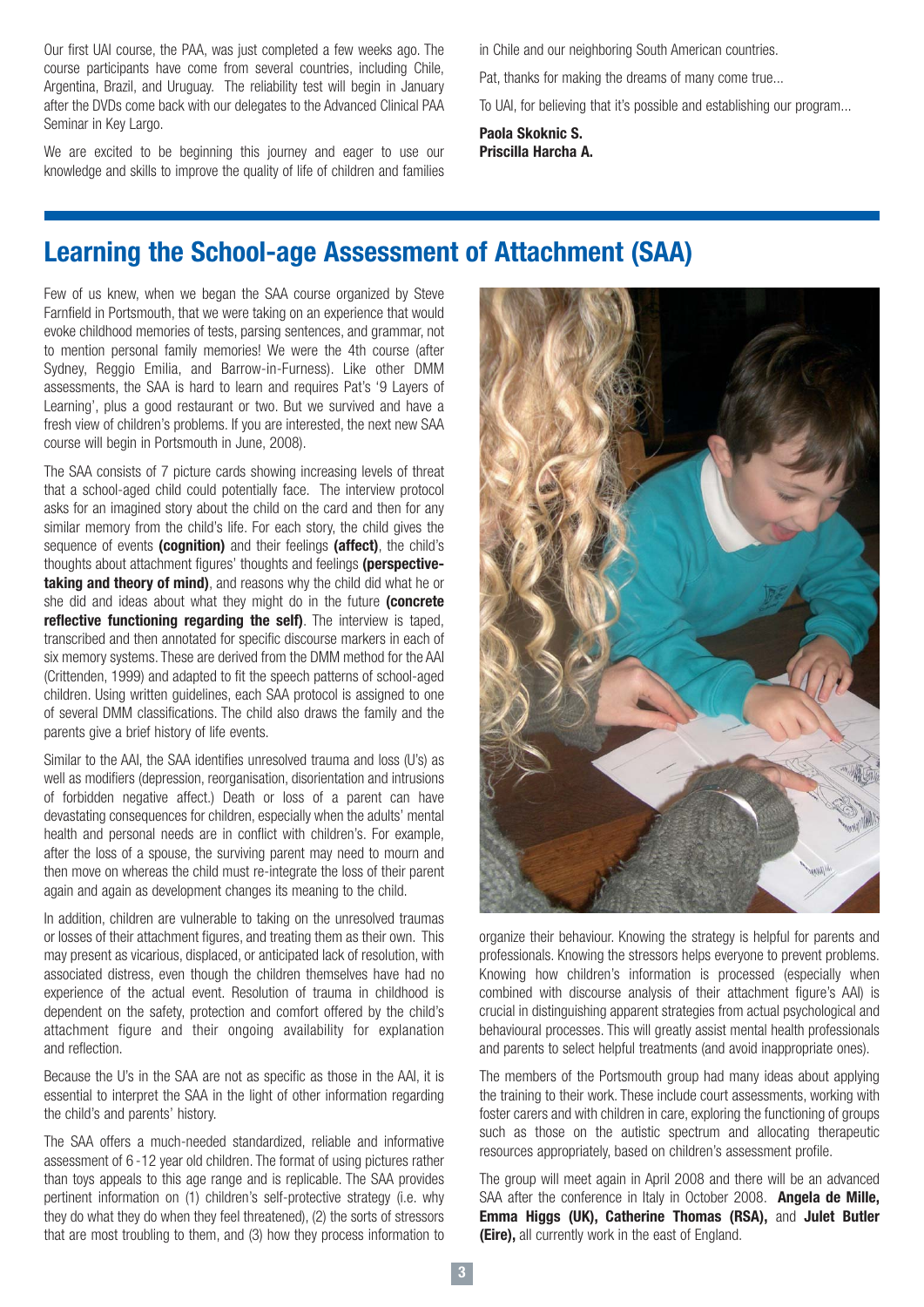### **Exciting DMM Research in Progress: Validation of the School-age Assessment of Attachment (SAA)**



Last year, we were invited by Patricia Crittenden to gather data in Barrowin-Furness, U.K., for a study to validate the SAA. Pat wanted to know how the SAA related to the already validated PAA. We wanted to test whether the DMM could inform our practice locally with children and their families as well as evaluating what we do.

Our research focuses upon two types of validation: longitudinal (from late pre-school to early school years) and concurrent, i.e., from the SAA to child diagnosis and other clinical measures such as anxiety, life events, and current parent functioning.

The hypotheses for the study are that a) children's PAAs will be related to their SAAs, b) children's PAAs and SAAs will be related to the mothers' AAIs and other clinical measures, c) children in the normative group will more be often classified as B, A1-2 and C1-2 than those children from the clinical group, and d) children from the clinical group will more often be classified as A3-6, C3-6 and A/C and also be more likely to have modifiers of depression, disorientation and intrusions in addition to unresolved losses and traumas.

We will assess at least forty children and their mothers, half normative and half clinical or in risk conditions, e.g., child protection, treatment, and foster care. We begin with a Preschool Assessment of Attachment (PAA) with the child and mother when the child is between five and a half and six years old, an AAI with the mother and several questionnaires. Six months later, we administer the SAA to the child and complete a few more questionnaires.

As a researcher, Pat has focused on methodology and threats to validity. As practitioners, we have been careful to ensure that the study is embedded in and supported by our local community. This, we think, constitutes the right mix for clinical research. The local professional network and the families who have participated have been enthusiastic and open to learning and we proudly hosted the first British SAA training earlier this year.

Involvement in this research has been a constant process of doing, reflecting and learning fast. Finding a normative sample has been a challenge and we have refined how we do this to avoid parents selfselecting. We found that the most interested parents were often those with problems that they hoped, in an inexplicit way, we might find or ameliorate. We are adapting our procedure to access all parents of children within the age range and seeking their consent for us to approach them - instead of asking them to contact us.

The assessments have been fascinating, opening a whole new way of conceptualising and understanding children's difficulties. Being able to directly observe a balanced child in relationship with the parent (PAA), and then in relation to the interviewer (SAA), and also have an opportunity

to understand the parent's history and functioning (AAI) has provided us with a rich and exciting learning opportunity. Our understanding of the interconnectedness of family members increases with each case that we see.

Our first normative family followed the completion of four clinical PAA's. The quality of the relationship and warmth between 'David' and his mother shone through and contrasted significantly with the troubled dyads we had seen. This provided a reference point that clinicians often lack. Despite this, there was an ordinary feel to this PAA and we were reminded of the baby/mother dyads which Pat shows on the A & P course and her caveat that we are not looking for perfection. Undertaking the AAI with 'David's' mother and then his SAA at 6 years of age provided further reflection. It was fascinating to see how issues raised in the mother's AAI were also raised by 'David' in his SAA.

We also learned from 'Jenny' and her mother, known to Children's Mental Health Service for some years. The most striking aspect of her PAA was her mother's extremely flat affect and its impact on 'Jenny.' Having learned the discourse markers that correspond to the attachment patterns, we were saddened to see how hard she tried to answer all the SAA questions and the energy that it takes to be compulsive.

Observing dyads from our own area with all the idiosyncrasies that are peculiar to Barrow (and ourselves) has been interesting and we apologise to all you DMM'ers who will see our PAA's and struggle to understand the accent!

We are very keen to use our study to provide learning for the professional community around us and are hopeful that this will influence services provided to children such as 'Jenny', enabling professionals to view families' experience in a new way, to have empathy for both child and mother, and to intervene helpfully with the **dyad** rather than the child alone. The mothers involved are very keen for feedback and this will be an important part of what we do: providing feedback when things are going well, as they are for 'David' and his mother and helping mothers to understand when their child is having difficulties.

We are privileged to be in a position where we can apply what we are learning to support real children and their families in our community. As Pat has pointed out in our first DMM News, we are lucky enough to be part of an organization which is striving to provide sound and rigorous research which can address theory, assessment and clinical applications. We hope that our study is a step towards "fulfilling the dream of transforming the way treatment is conceptualised and delivered."

#### **Alison Tooby & Trina Robson**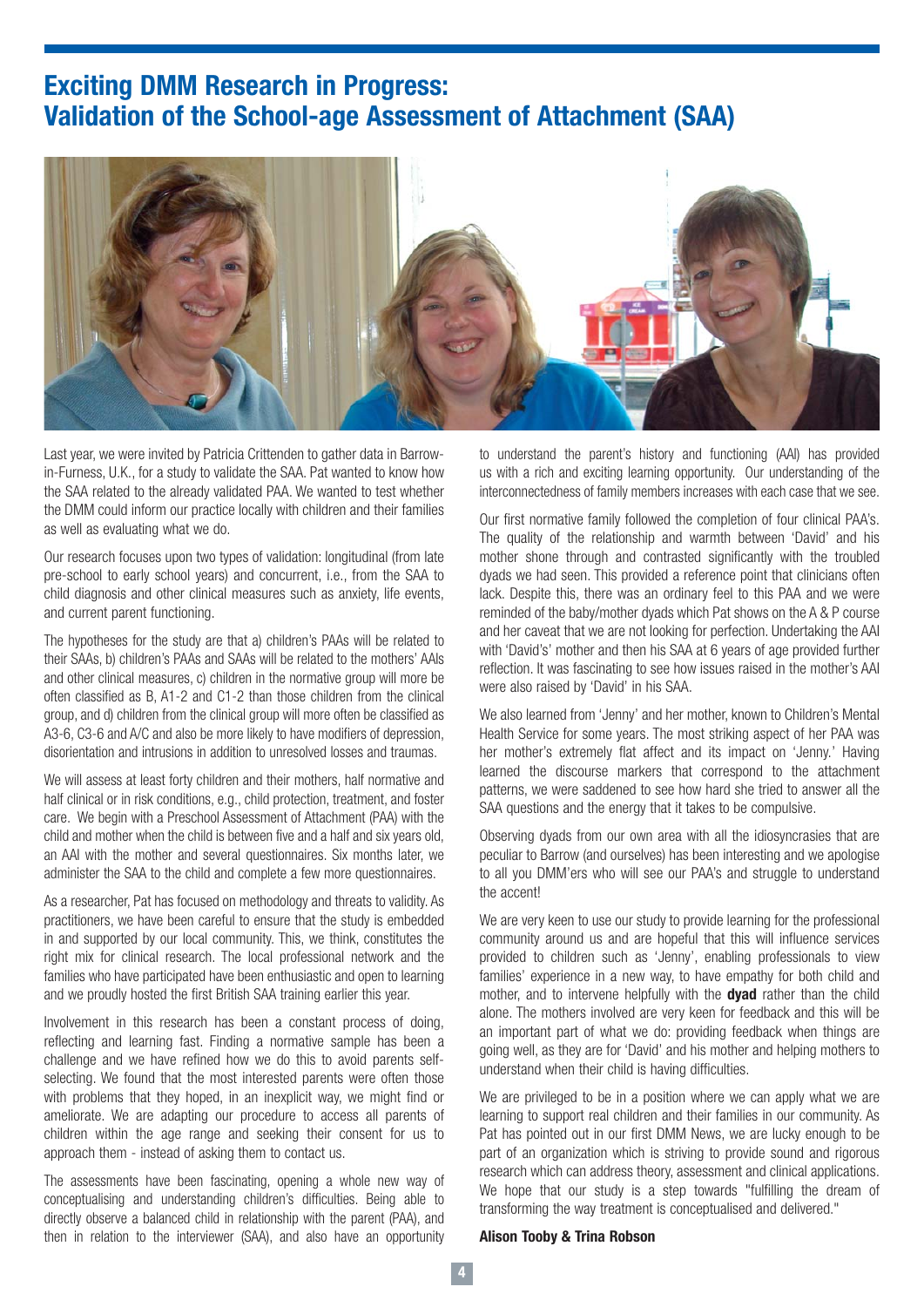#### **Brief Treatment of a Type C Child - Using the SAA**

Toby's second grade teacher had raised the alarm after he bit a school friend on the ear! Toby and his parents had seen several clinicians previously and attended parenting courses without change.

In an introductory session, I explained my usual practice of two unstructured sessions to give the child some space and control and to build trust with the parents, followed by a third session in which the child participated in the School-aged Assessment of Attachment (SAA). In the fourth and final session, I usually give feedback to the parents, outline with them some changes that they MU M could make, and then follow up with one or more phone calls to fine-tune the process of change.

Nell

In the first two sessions, it became clear that Toby's parents had different ideas about raising Toby, and he was struggling to know how to please them both. I saw little of the aggression that had initiated the referral. In session three, Toby engaged eagerly in the SAA, but spoke with lots of repetitions, queries to me about what to say, and uncertainties in the stories about how problems could be solved. In both discourse and content, Toby's SAA suggested that he used a feigned helpless strategy (C4) of anxiously waiting for powerful people to show him what he should do and even feigning helplessness and letting others act for him. This made him both anxious and angry.

Before telling his mother this, I gave her written descriptions of the DMM strategies (cf., **www.patcrittenden.com** home page). When she picked the C4 strategy for Toby, we moved quickly to discussing how we could change it. I pointed out that Toby's uncertainty about what his parents wanted was key. Using this idea, we sought likely scenarios where the absence of clear 'rules' might give him stress. We pinpointed bedtime management as an example to try to change. Toby's parents worked shifts and handled putting Toby to bed differently, which confused Toby. With discussion, his parents came to understand that consistency was more important than either approach. They agreed on a plan and began to implement it.

Two weeks later, Toby's parents (and the school) reported that his symptoms had calmed. Toby's mother had gained enough confidence to generalize the idea of consistency, identifying inconsistency in her husband's yelling at their youngest child while she took a milder, more sympathetic stance. They each modified their behaviour with Toby's brother so as to prevent problems. Follow up sessions were used to consolidate Toby's sense of self esteem, particularly by helping him to identify and express more accurately how he felt. This, combined with his parents' greater attention to his communication and more consistent responses to him, enabled Toby to engage more directly in both learning and play with his peers.

This case shows how the DMM increased the accuracy of a behavioural formulation and enabled the parents to make rapid, simple, and effective

changes - that had been impossible when the focus was on reducing Toby's aggressiveness.

> By contrast, if Toby had shown an affect inhibiting 'A' strategy, the focus of treatment might have been on the parents identifying and giving explicit expression to the child's negative feelings without disapproval. In addition, they might have been guided to use more reflective listening to see below the surface of their child's overly compliant or too cheerful behaviour. In more extreme cases, when Type A children experienced intrusive explosions of distress, they would have been taught to help their child to accept and moderate negative feelings. That is, rather than

working toward consistency and

clarification of mixed feelings (as with Toby), the therapist might focus on helping the parents of a Type A child to identify and accept their child's negative feelings, using expression of these to help them to adapt

**Carolyn Rolls, Australia**

preferences.

their own behaviour to their child's needs and

For two published studies that show the breadth of the SAA for

clinical application see: **Crittenden, P.M., & Kulbotton, G.R. (2007). Familial contributions to ADHD: An attachment perspective. Tidsskrift for Norsk Psykologorening, 10, 1220 -1229.**

Go to **www.psykologforeningen.no** and click Tidsskriftet -10/07.

**Kozlowska, K., Foley, S., & Crittenden, P.M. (2006). Factitious illness by proxy: Understanding underlying psychological processes and motivations. Australia and New Zealand Journal of Family Therapy, 27, 92 -104.**

Copies available from the authors.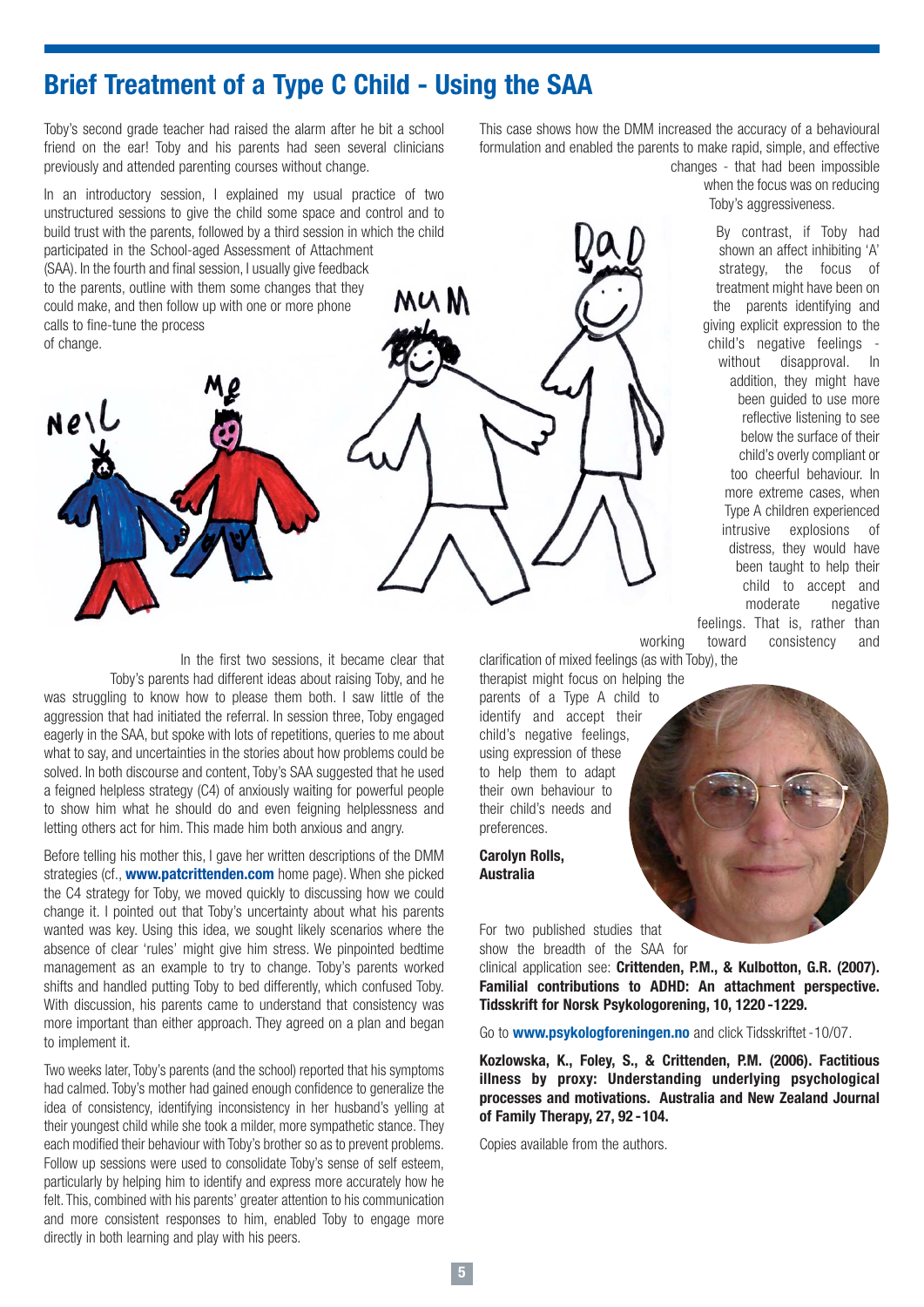# **Conference Report: Forensic Applications of Attachment Theory**



A landmark conference examining the potential uses of the DMM in prisons and probation took place in Portsmouth, England on 1st October 2007. Professor Graham Towl, the Chief Psychologist of the UK Ministry of Justice, and Dr. Patricia Crittenden convened the conference.

Professor Towl described the state of offender rehabilitation in the UK, noting the heavy reliance on cognitive-behavioural therapy and its

limited results and methodological rigour. He called for improvement in both treatment and research, in particular, in how therapeutic responses could be shaped to individual needs, based on understanding the individual's strategies.

Recent changes in the Ministry of Justice in the UK create an opportunity to take a new approach with offender rehabilitation, especially younger offenders and young people in care. Professor Towl is keen to explore ways to integrate the DMM with forensic work. He emphasised the importance of well-founded theory and high-quality research, then introduced Dr. Crittenden.

Dr. Crittenden outlined the basic principles of attachment theory as applied to forensic settings and then offered a strong case for why we need a new theory to underpin therapeutic practice. She cited metaanalyses of treatment outcomes that show treatment to be only 15% more effective than no treatment. If this is balanced against studies showing that psychological treatment is detrimental to patients in approximately 15% of cases, it appears that the benefits and harm of treatment cancel each other out.

Dr. Crittenden then raised several questions: Are we delivering treatment to the wrong people or at inopportune times? Are we offering it in the right amount? She advocated clustering individuals by their self-protective strategies and patterns of information processing and proposed using assessment of these to fit treatment to each individual.

She then offered a number of principles for attachment-informed treatment:

- Establish safety in the therapeutic relationship.
- Develop a unique & respectful relationship where the therapist understands how he or she may function as a transitional attachment figure (i.e., potentially the first person to see the client accurately as a person).
- Help the client to develop observational skills (including selfobservation).
- Help client to repair maladaptive strategies, including addressing depression, intrusions of negative affect, and unresolved trauma and loss.
- Help client to access omitted information.
- Help the client to differentiate safety and danger.
- Help client to expand the array of strategies, including strategies for recognizing safety.
- Help client to generate and improve reflective functioning.

Peder Nørbech outlined his research and therapeutic work with violent offenders in Norway. One technique mentioned was behavioural selfcalming through stretching and breathing. Peder focused on the important role of DMM theory in his work. He outlined his hypotheses regarding how the AAI may relate to the Psychopathy Checklist (PCL-R), and how intrusions of negative affect in the AAI may be indicators of a propensity for explosive, non-strategic forms of violence.

Dr. Valerie Hawes, Psychiatrist at HM Prison Whitemoor, described the research and treatment programme for male prisoners with severe personality disorder. She emphasized the usefulness of the DMM, stating that it leads to greater understanding of offenders.

In the afternoon, Dr. Crittenden spoke briefly about the need for sound forensic research. She offered a hierarchy of increasingly precise (and correspondingly expensive) studies. Then several small groups met to explore issues around funding, infrastructure and research. Professor Towl suggested options for funding research and pilot projects.

The conference closed with enthusiasm for carrying the ideas forward. Professor Towl encouraged the IASA Forensic Applications Committee to formulate and submit proposals.

**Clark Baim cbaim@hotmail.com**

# **Simon Wilkinson invites you to check these papers out...**

Two recent papers by authors well versed in DMM look at the selfprotective strategies of women with eating disorders:

**1 Zachrisson, H. D., & Kulbotten, G. R. (2006) Attachment in anorexia nervosa: An exploration of associations with eating disorder psychopathology and psychiatric symptoms. Eating Weight Disorder, 11, 163-170.**

All 20 patients were classified as 'insecure' based on classified AAIs, with high rates of unresolved trauma and losses. This supports previous reports on anorexic patients. The authors considered whether the stress of the eating disorder contributed to the insecurity.

**2 Ringer, F., & Crittenden, P. M. (2007) Eating disorders and attachment: The effect of hidden family processes on eating disorders. European Eating Disorders Review, 15, 119-130.**

This study compared the DMM attachment (by AAI) in 62 women with anorexia, bulimia, or anorexia with bulimia to determine their selfprotective strategies and differences in these by type of eating disorder. All the women had extreme difficulty in talking about themselves, their family, and their childhood. Discourse analysis indicated that the groups overlapped, but differed somewhat in strategy and extremeness of strategy: C3-6 (bulimia), A3-4 (anorexia) and A/C (purging anorexia). There were no A5-8 or C7-8 strategies.